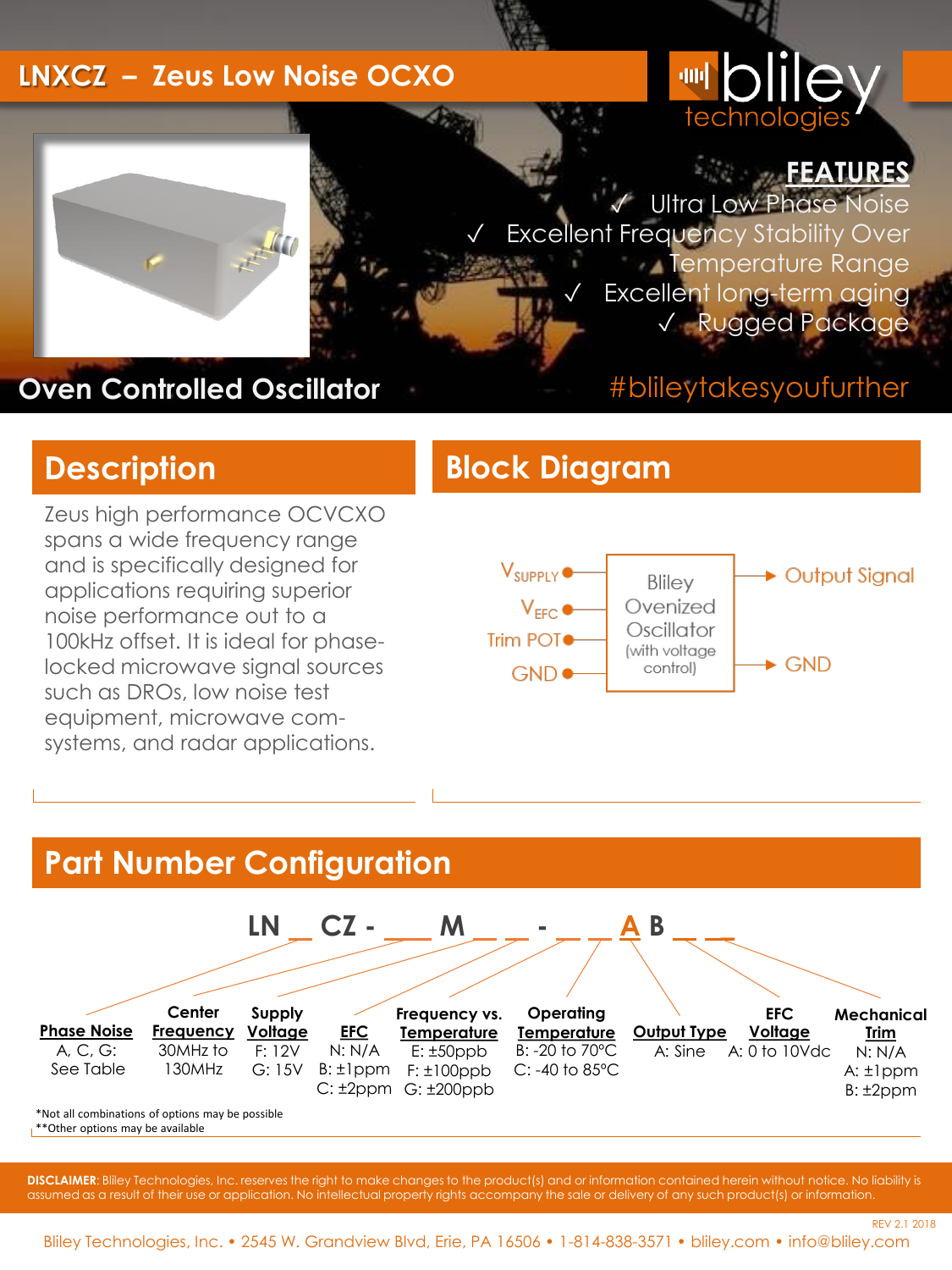

## **Performance Specifications**

| <b>Parameter</b>                    | <b>Conditions</b>                        |                 | Unit       |            |           |  |
|-------------------------------------|------------------------------------------|-----------------|------------|------------|-----------|--|
| Inpu                                |                                          | <b>MIN</b>      | <b>TYP</b> | <b>MAX</b> |           |  |
| Frequency Range                     |                                          | 30              |            | 130        | MHz       |  |
| Initial Tolerance                   | @ +25°C±1°C                              |                 |            | ±0.25      | Ppm       |  |
| Warm Up Time                        | To initial tolerance                     |                 |            | 5          | Min       |  |
| <b>Frequency Stability</b>          |                                          |                 |            |            |           |  |
| vs. Temperature                     | See Options (Max)<br>Referenced to +25°C | ±50, ±100, ±200 | ppb        |            |           |  |
| vs. Load                            | $±$ 10% $\Delta$ in Load                 |                 | ±5.0       |            | ppb       |  |
| vs. Supply Voltage                  | $\pm$ 5% $\Delta$ in supply              |                 | ±5.0       |            | ppb       |  |
| ADEV (Short Term Stability)         | $T = 1$ second                           |                 | 5E-10      |            |           |  |
| Aging (after 30 days                | Per Day                                  |                 |            | ±5.0       | ppb       |  |
| operation)                          | 1 <sup>st</sup> Year                     |                 |            | ±0.5       | ppm       |  |
|                                     | 10 Years                                 |                 |            | ±1.0       | ppm       |  |
|                                     | 15 Years                                 |                 |            | ±1.5       | ppm       |  |
| Supply Voltage (Vdd)                | Option F                                 | 11.4            | 12         | 12.6       | Vdc       |  |
|                                     | Option G                                 | 14.25           | 15         | 15.75      | Vdc       |  |
| <b>Power Dissipation</b>            |                                          |                 |            |            |           |  |
| Start Up                            | @ Minimum ambient temp                   |                 |            | 6.0        | W         |  |
| <b>Steady State</b>                 | @ +25°C                                  |                 | 3.0        |            | W         |  |
| <b>Electronic Frequency Control</b> |                                          |                 |            |            |           |  |
| Voltage Range                       | Option A                                 | $\mathbf 0$     | 5          | 10         | Vdc       |  |
| Frequency Range                     | See Options (Min)                        |                 | ±1.0, ±2.0 |            | ppm       |  |
| Slope                               |                                          | negative        |            |            |           |  |
| Input Impedance                     |                                          |                 | 100        |            | $k\Omega$ |  |
| Linearity                           |                                          |                 | 10         |            | $\%$      |  |
| <b>Mechanical Trim Range</b>        | See Options (Min)                        |                 | ±1.0,±2.0  |            | ppm       |  |

Values listed above are typical performance of 100MHz

**DISCLAIMER**: Bliley Technologies, Inc. reserves the right to make changes to the product(s) and or information contained herein without notice. No liability is assumed as a result of their use or application. No intellectual property rights accompany the sale or delivery of any such product(s) or information.

Bliley Technologies, Inc. • 2545 W. Grandview Blvd, Erie, PA 16506 • 1-814-838-3571 • bliley.com • info@bliley.com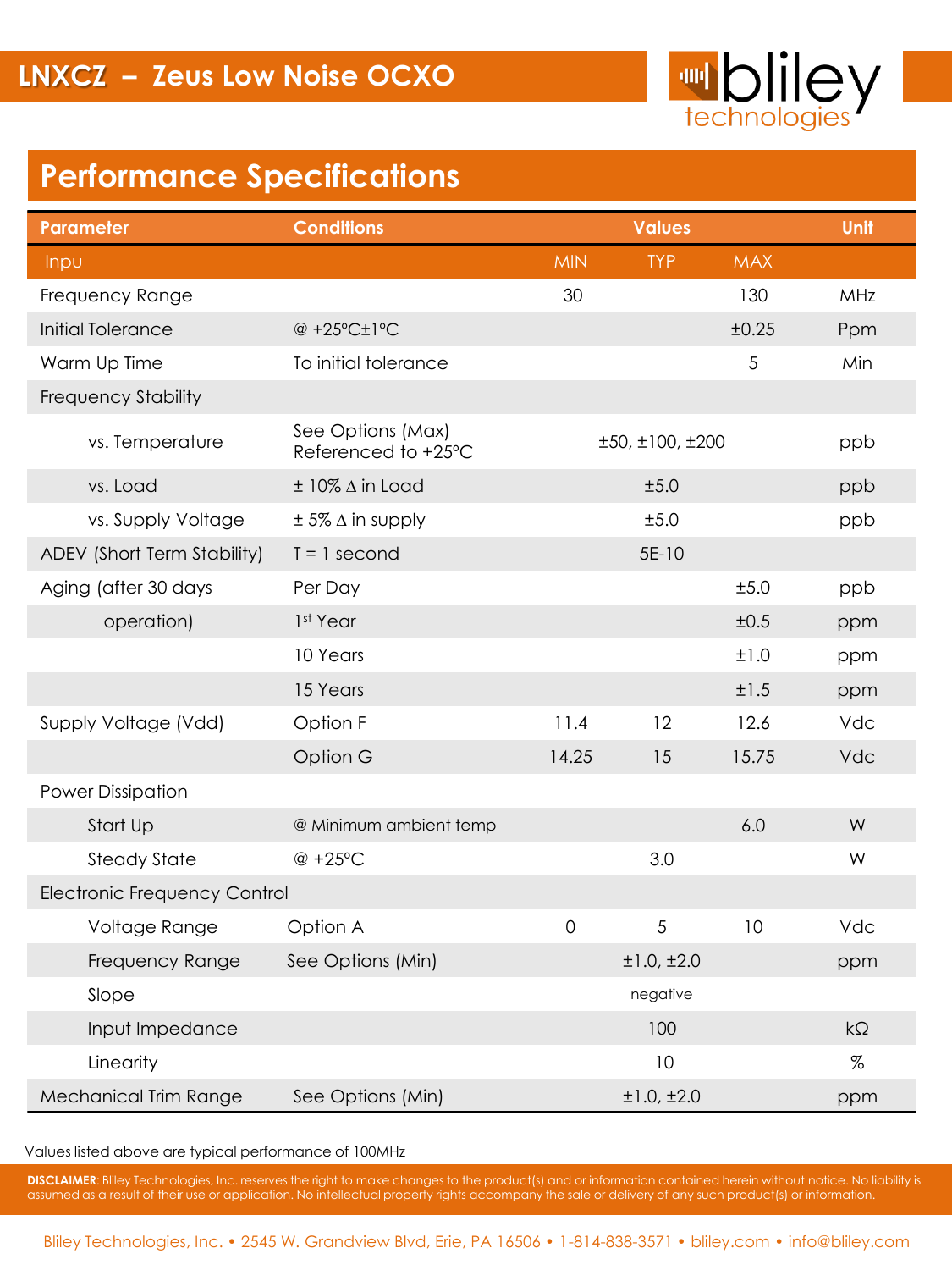

## **Performance Specifications**

| Parameter                                | <b>Conditions</b> |               | <b>Values</b> |              | <b>Unit</b>         |
|------------------------------------------|-------------------|---------------|---------------|--------------|---------------------|
| <b>Output Characteristics (Sinusoid)</b> |                   | <b>MIN</b>    | <b>TYP</b>    | <b>MAX</b>   |                     |
| Output Level                             |                   | 10            | 15            |              | dBm                 |
| <b>VSWR</b>                              | Into 50 $\Omega$  |               | 2:1           |              |                     |
| Spurious                                 |                   |               |               | $-80$        | dB <sub>C</sub>     |
| Harmonics                                |                   |               |               | $-30$        | dB <sub>C</sub>     |
| Load                                     |                   | 45            | 50            | 55           | Ω                   |
| <b>Parameter</b>                         | <b>Conditions</b> |               | <b>Values</b> |              | Unit                |
| <b>Phase Noise</b>                       |                   | $A^*$ & $G^*$ |               | $\mathsf{C}$ |                     |
| Phase Noise (100 MHz)                    | Tested at +25°C   |               |               |              |                     |
|                                          | 10Hz              | $-103$        |               | $-95$        | dB <sub>C</sub> /Hz |
|                                          | 100Hz             | $-133$        |               | $-125$       | dB <sub>C</sub> /Hz |
|                                          | 1kHz              | $-160$        |               | $-155$       | dB <sub>C</sub> /Hz |
|                                          | 10kHz             | $-174$        |               | $-172$       | dBc/Hz              |
|                                          | 100kHz            | $-178$        |               | $-175$       | dB <sub>C</sub> /Hz |

Note: \*Specified phase noise performance is subject to Export Control restrictions

• "A" level phase noise subject to availability

• "G" option is A level phase noise with G-sensitivity screening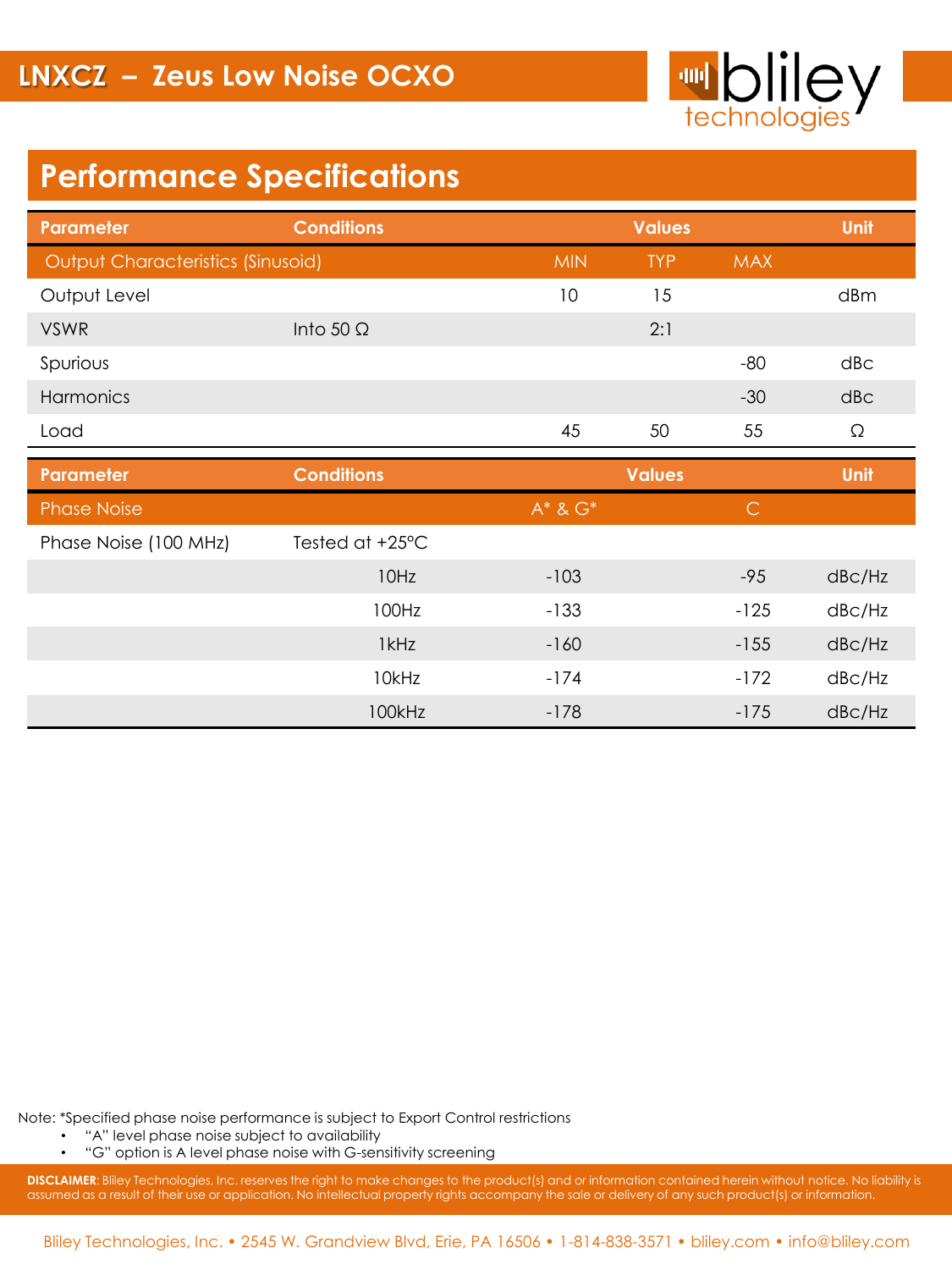

## **Environmental Compliance**

| <b>Parameter</b>                | <b>Conditions</b>                                  |            | <b>Values</b> |            |                 |
|---------------------------------|----------------------------------------------------|------------|---------------|------------|-----------------|
|                                 |                                                    | <b>MIN</b> | <b>TYP</b>    | <b>MAX</b> |                 |
| Operational Temperature         | Option B                                           | $-20$      |               | $+70$      | $\rm ^{\circ}C$ |
|                                 | Option C                                           | $-40$      |               | $+85$      | $^{\circ}C$     |
| Storage Temperature             |                                                    | $-55$      |               | $+95$      | $^{\circ}C$     |
| Seal                            | MIL-STD-202 Method 112<br><b>Test Condition D</b>  |            |               |            |                 |
| Shock                           | MIL-STD-202G Method 213<br>Test Condition C        |            |               |            |                 |
| <b>Random Vibration</b>         | MIL-STD-810G Method 514<br><b>Test Procedure I</b> |            |               |            |                 |
| Sinusoidal Vibration            | MIL-STD-202G Method 204<br><b>Test Condition A</b> |            |               |            |                 |
| <b>MTTF</b>                     | Calculated using<br>MIL-HDBK-217                   |            | 155,000       |            | Hours           |
| <b>Acceleration Sensitivity</b> | Typical of 100MHz                                  |            | 1.0           |            | ppb/g           |
|                                 | "G" phase noise option                             |            |               | 0.2        | ppb/g           |